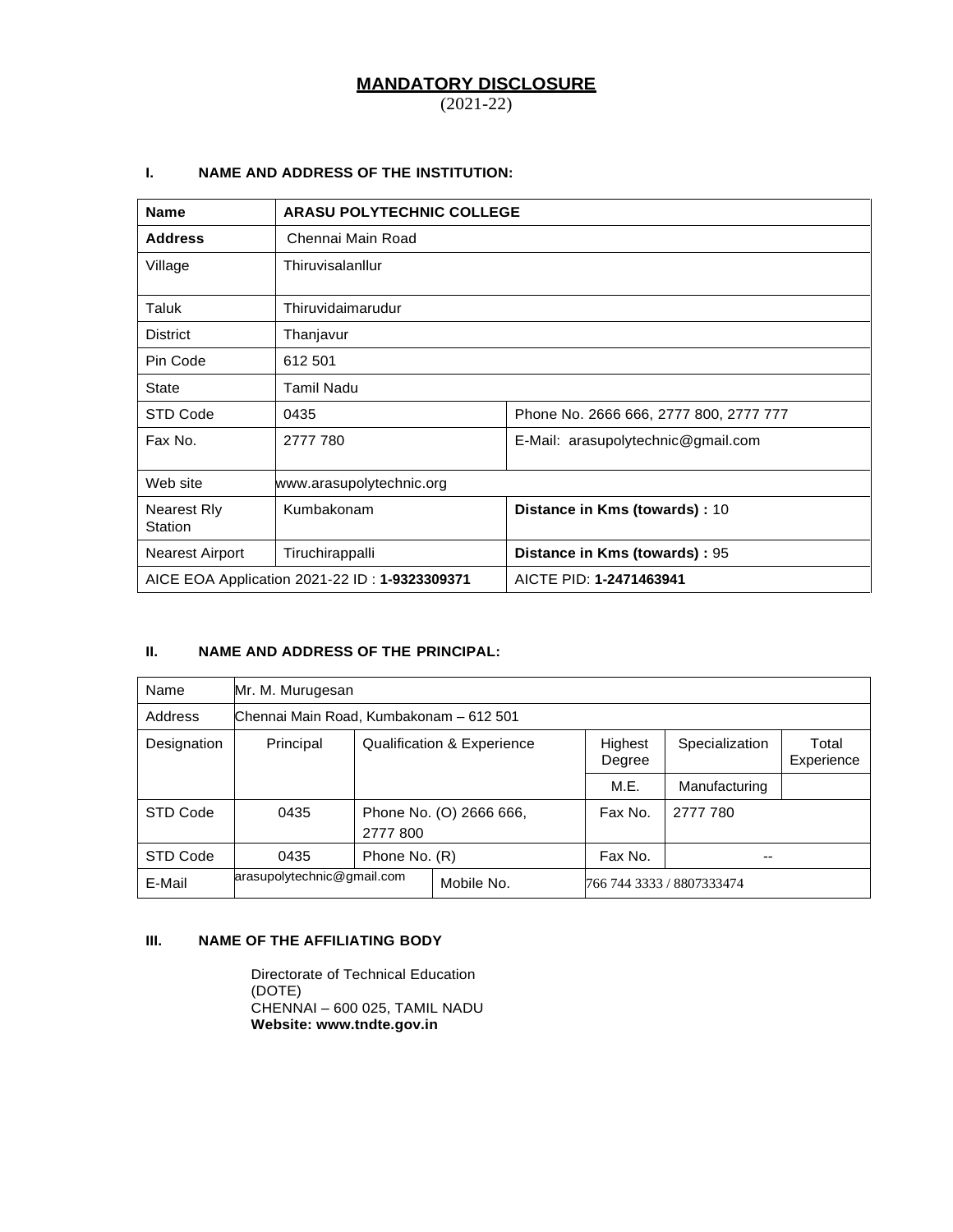### **IV. GOVERNANCE:**

### **Members of the Board and their brief background:**

Brief details regarding background of the Trust, Governing body members, etc.

"Sri Thirunavukkarasu Dhanalakshmi Educational & Charitable Trust" is essentially a family Trust consisting of a Managing Trustee cum Chairman and four other members as given below:

| Mr. T. Senthilkumar, B.Sc., | $\overline{\phantom{0}}$ | Chairman  |
|-----------------------------|--------------------------|-----------|
| Mrs. S. Swarnalatha, B.Sc., | -                        | Secretary |

- 3. Mr. S. Aravind, B.E., Trustee
- 4. Mrs. S. Preethi  **Trustee**
- 5. Ms. S. Deepthi  **Trustee**

#### ➢ **Members of Academic Advisory Body:**

- 1. Mr. M. Murugesan, Principal
- 2. Prof. S. Kothandapani, Advisor
- 3. Dr. T. Balamurugan, Director
- 4. Mr. G. Sudakar, Vice Principal
- 5. Dr. Kalaimani Shanmugam, Prof. / CSE
- 6. Mr. P. Aravind, Lecturer / Mechanical
- 7. Mrs. R. Revathi, Lecturer / Civil
- 8. Mr. P.G. Ragavendran, Lecturer / EEE
- 9. Mr. G. Kannan, Lecturer / Maths and HOD, Sci. & Hum.

### ➢ **Frequency of the Board Meetings and Academic Advisory Body:**

The Board of Meeting meets once in a semester and the academic advisory body meets once in a month to discuss about the performance and further improvement in the academic affairs.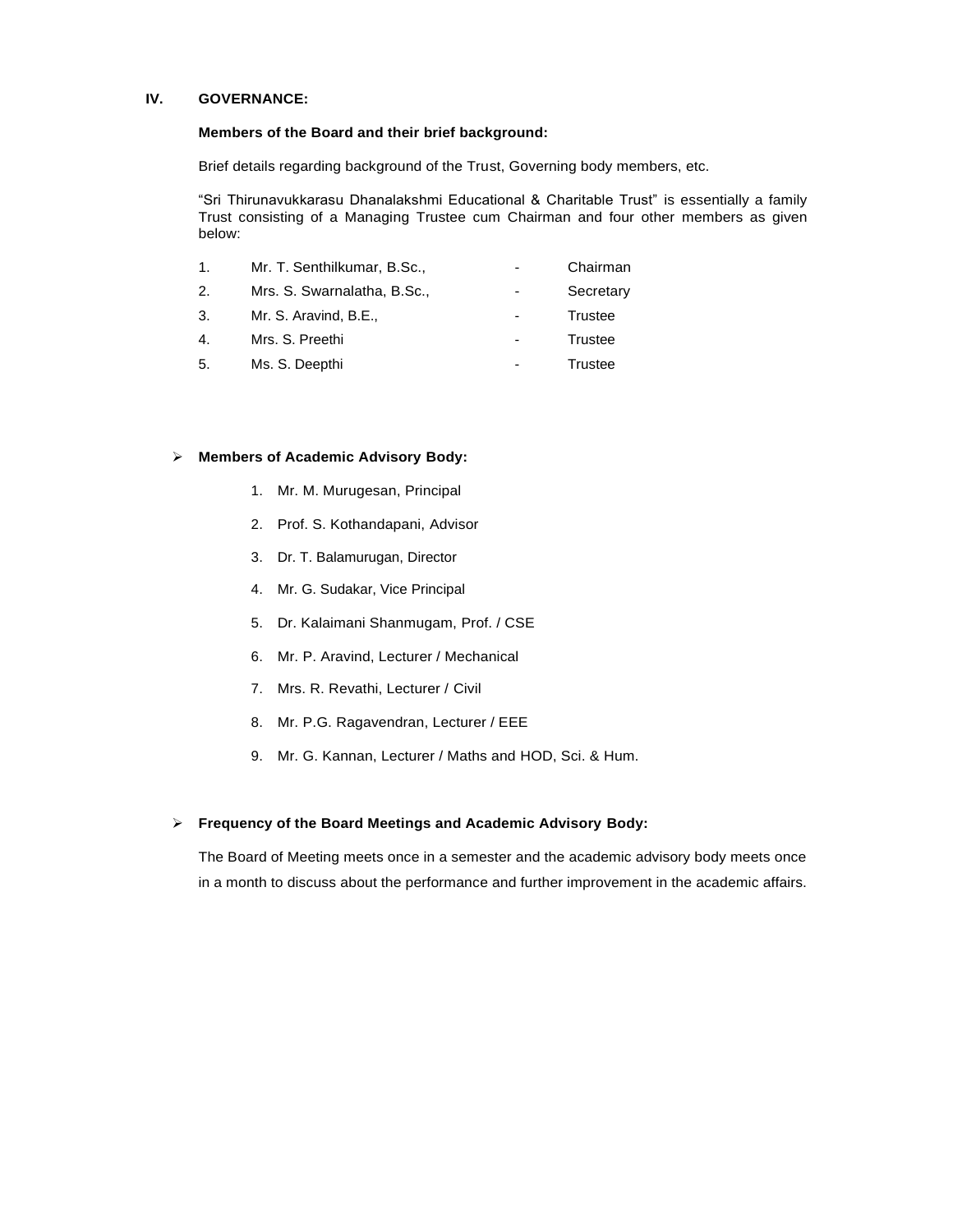➢ **Organization Chart & Process:**



## ➢ **Nature and extent of involvement of faculty and students in academic affairs/improvements:**

- Lesson plan has been prepared according to the syllabus so that it paves way to complete the syllabus within the scheduled time.
- Unit-wise notes submitted in advance, so that the staff concerned is more confident in handling the classes and clearing the doubts raised by the students.
- Regular staff meeting with principal is arranged once in a week to discuss about syllabus completion, innovations, ideas, etc.
- Steps taken to improve the students performance:
- Recent developments of the subject concerned are down loaded from internet and displayed regularly to the students.
- Simulation of important concepts and ideas are also displayed to the students.
- Student counseling, tutorial, special classes are conducted regularly.
- Class tests, model exams are conducted systematically.
- The performance report of the students in tests, exams are sent regularly to the parents.
- Symposia, special guest lectures, association seminar are organized regularly.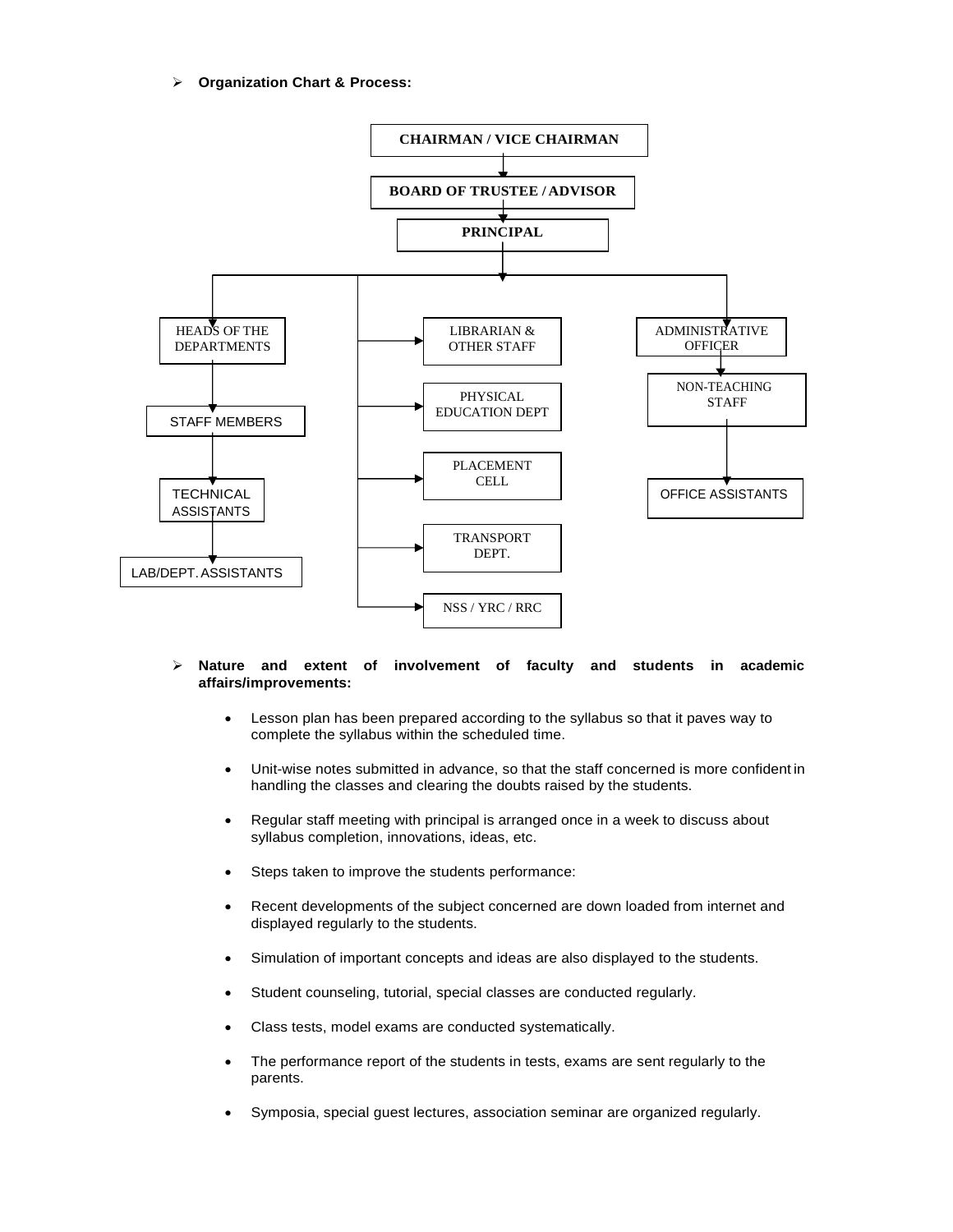- Parents meeting are organized to appraise the parents about their wards regarding their studies.
- Students are taken to various industries once in a semester in the related subject to improve their practical knowledge.
- Students are encouraged and motivated to present seminars and paper presentations.

## ➢ **Mechanism / Norms and procedure for democratic / good governance:**

Absent without prior permission is not permitted. Leave forms should be submitted to the principal through their respective counseling teachers in person. Strict disciplinary action will be taken in case of unauthorized absence and violation of rules.

Ragging in any form is prohibited in the college. Those students who indulge in ragging will be expelled from the college immediately.

Students should attend the college decently dressed. During special occasions and practical classes students should wear prescribed uniform.

Like such norms and procedures are followed in order to maintain good governance in the college.

#### ➢ **Student Feed Back on Institutional Governance / Faculty Performance:**

#### **The following points are observed**:

- Good response from staff members and students.
- Better coverage of entire syllabus within the scheduled time.
- Better understanding of the theory subjects and practical classes.
- Better communication between staff and students.
- Strong improvement in the teaching skill of the staff members.
- Noted improvement in the learning skill of the students.

## ➢ **Grievance redressal mechanism for faculty, staff and students:**

- Discipline Committee is constituted to avoid the ragging and indiscipline activities in the campus.
- Women Welfare Associate is constituted for the benefit of girl students and lady faculties.
- Suggestion boxes are provided in each block to receive comments/feedback/suggestions from the students and staff.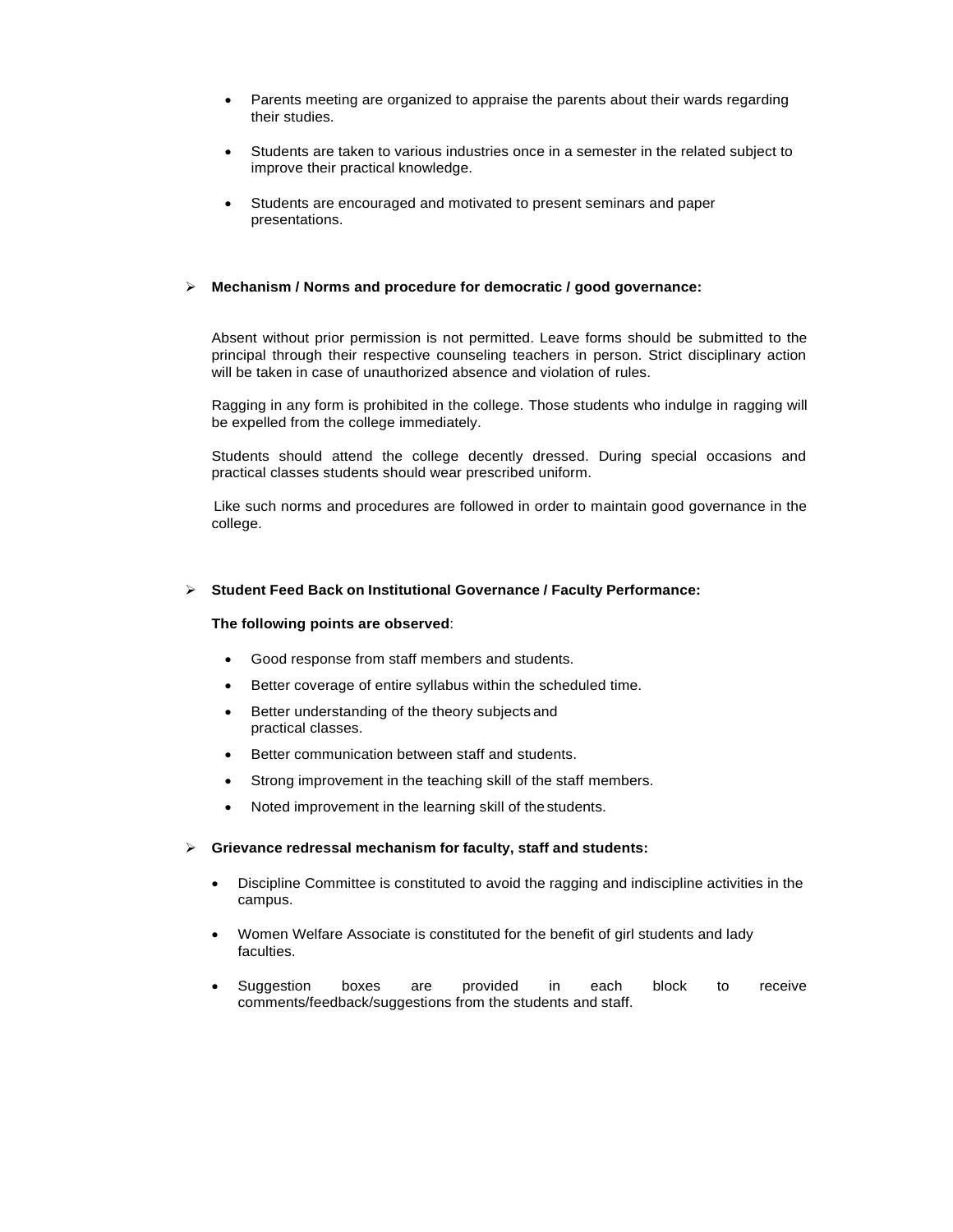#### **V. PROGRAMMES:**

| SI. No. | Degree | Programme(s)                                  | Year of<br>Approved |
|---------|--------|-----------------------------------------------|---------------------|
| 1.      | B.E.   | Civil Engineering                             | 2015                |
| 2.      | B.E.   | <b>Mechanical Engineering</b>                 | 2015                |
| 3.      | B.E.   | <b>Electrical and Electronics Engineering</b> | 2015                |

#### ➢ **Name of the programmes approved by the AICTE**

## ➢ **Name of the programmes accredited by theAICTE:**

## **N I L**

#### ➢ **Name of the approved programme and Sanctioned Intake details:**

| SI.<br>No. | Course | Name of the Programme                         | Approved<br><b>Intake</b><br>2021-22 | <b>Duration</b><br>(Full Time) |
|------------|--------|-----------------------------------------------|--------------------------------------|--------------------------------|
|            | B.E.   | Civil Engineering                             | 48                                   |                                |
| 2          | B.E.   | <b>Mechanical Engineering</b>                 | 144                                  | 3 years                        |
| 3          | B.E.   | <b>Electrical and Electronics Engineering</b> | 48                                   |                                |

➢ **Fee:** As approved by the State Government Fee Fixation Committee for the institution.

#### ➢ **Placement Facilities:**

Training and Placement Cell is functioning with a Placement Officer in the cadre of Professor, Senior Staff members from each department are coordinating the Training and Placement activities for the sole benefit of our students by providing placement, career guidance, In plant training in the various industries for all programmes.

The following companies participated in on Campus Drive.

- 1. Pavanmithra
- 2. Jay Engg.
- 3. Vector Works
- 4. Edix
- 5. Relience
- 6. Dril Jig Bushing
- 7. Bals Technology
- 8. Face
- 9. Cms IT
- 10. Perfettvan Mella
- 11. DXT Technologies
- 12. Axis Global Automation Group
- 13. Airtel
- 14. IDBI
- 15. Power Tech Enterpris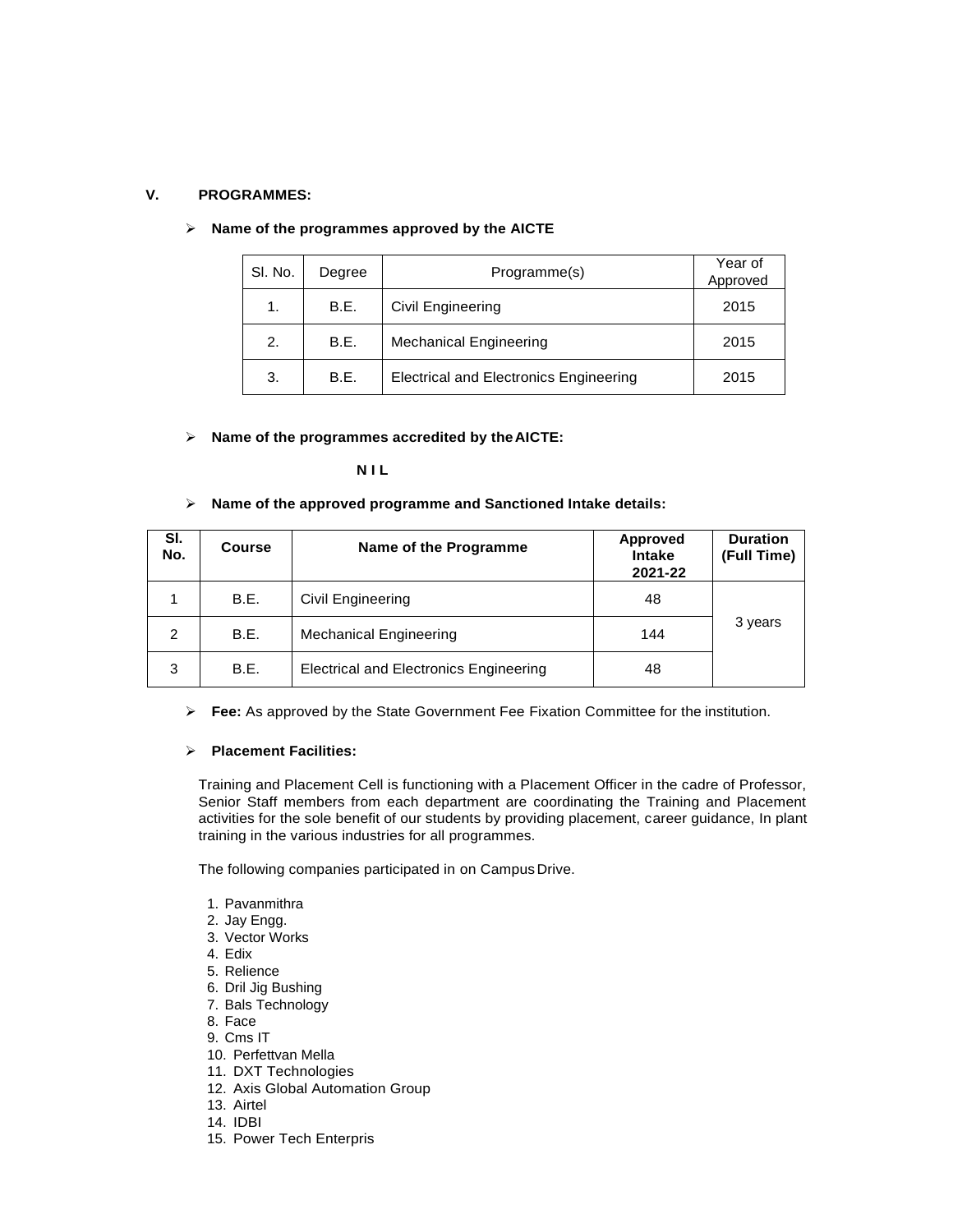# **VI. FACULTY**

## **a) Faculty Position for the existing programme(s) (Programme-wise) for the academic year 2021-2022.**

| Name of the<br>Programme<br>(UG)           | <b>Total Sanctioned</b><br>Intake | Total number of<br>Faculty required as<br>per norms | Total number of<br>faculty<br>Permanent | <b>Staff Student</b><br>Ratio |
|--------------------------------------------|-----------------------------------|-----------------------------------------------------|-----------------------------------------|-------------------------------|
| Civil Engineering                          | 96<br>(   8   )                   | 4                                                   | 4                                       |                               |
| Mechanical<br>Engineering                  | 288<br>(II & III Year)            | 12                                                  | $12 \,$                                 |                               |
| Electrical &<br>Electronics<br>Engineering | 96<br>(II & 8 II)                 | 4                                                   | 4                                       | 1:25                          |
| Humanities &<br>Social<br><b>Sciences</b>  | 240<br>(First Year)               | 10                                                  | 10                                      |                               |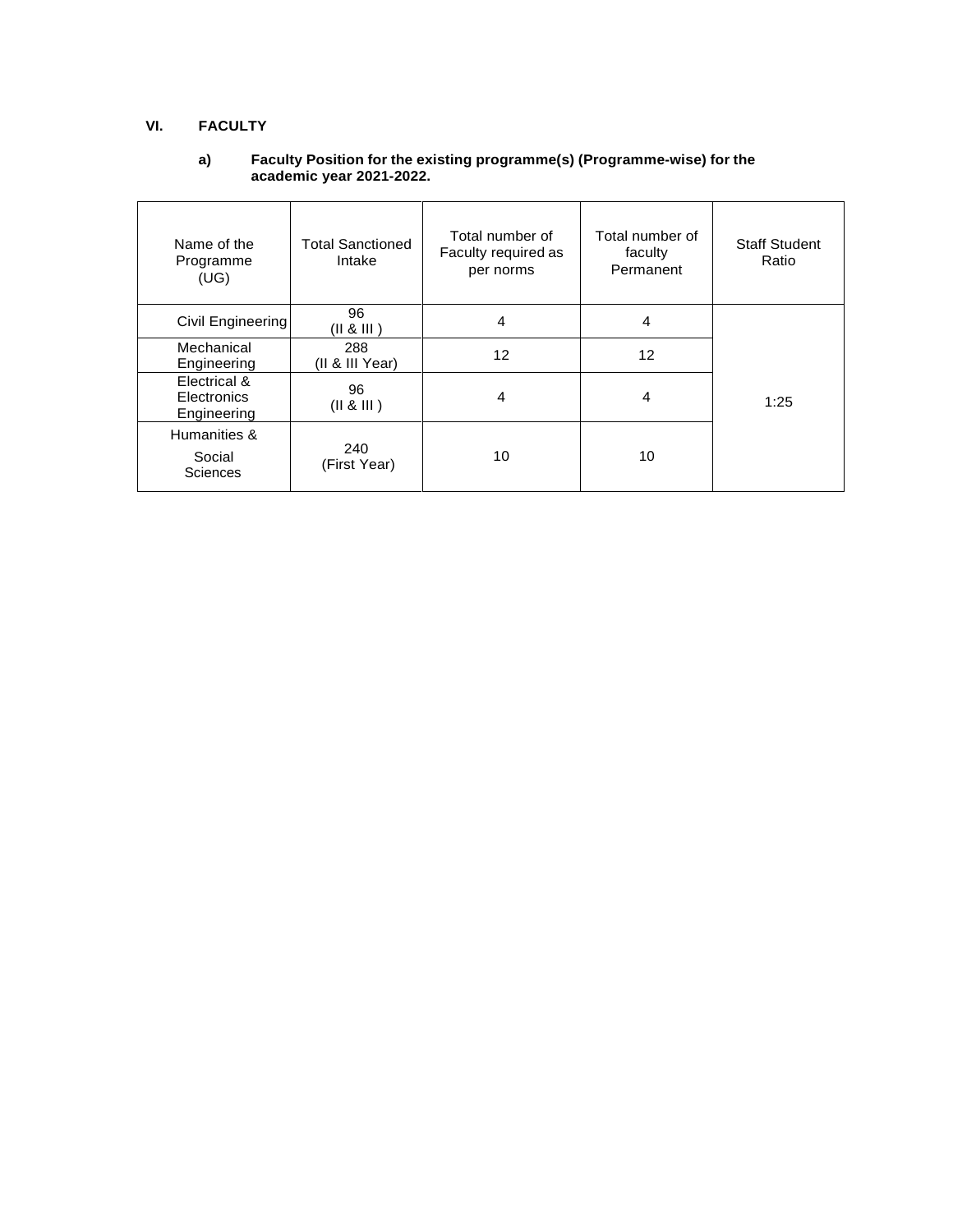## **VII. (i) Profile of the Director / Principal with Qualification Total Experience, Age and duration of the employment at the institute concerned:**

| Name                    | Mr. M. Murugesan     |
|-------------------------|----------------------|
| Date of Birth and Age:  | 21.06.1961, 60 years |
| <b>Present Position</b> | Principal            |
| Teaching Experience:    | 16 years             |

#### **VII. (ii) PROFILE OF FACULTY:**

Department-wise faculty details available in the college website.

## **VIII. FEE:**

#### • **Details of fee, as approved by the State Fee Committee, for the institution:**

| SI. No. | <b>Description</b>   | Amount Rs.                     |  |  |
|---------|----------------------|--------------------------------|--|--|
|         | <b>Admission Fee</b> | Nil                            |  |  |
| 2.      | Tuition Fee          | 35,000/- PA (Government Quota) |  |  |
|         |                      | 35,000/- PA (Management Quota) |  |  |

## • **Time Schedule for payment of fee for the entire programme:**

- a) Fee will be collected at the time of admission from first year and Lateral Entry II year (fresh) candidates.
- b) Fee will be collected before commencement of class work during the academic year (ODD semester) from senior (2 & 3 year)students.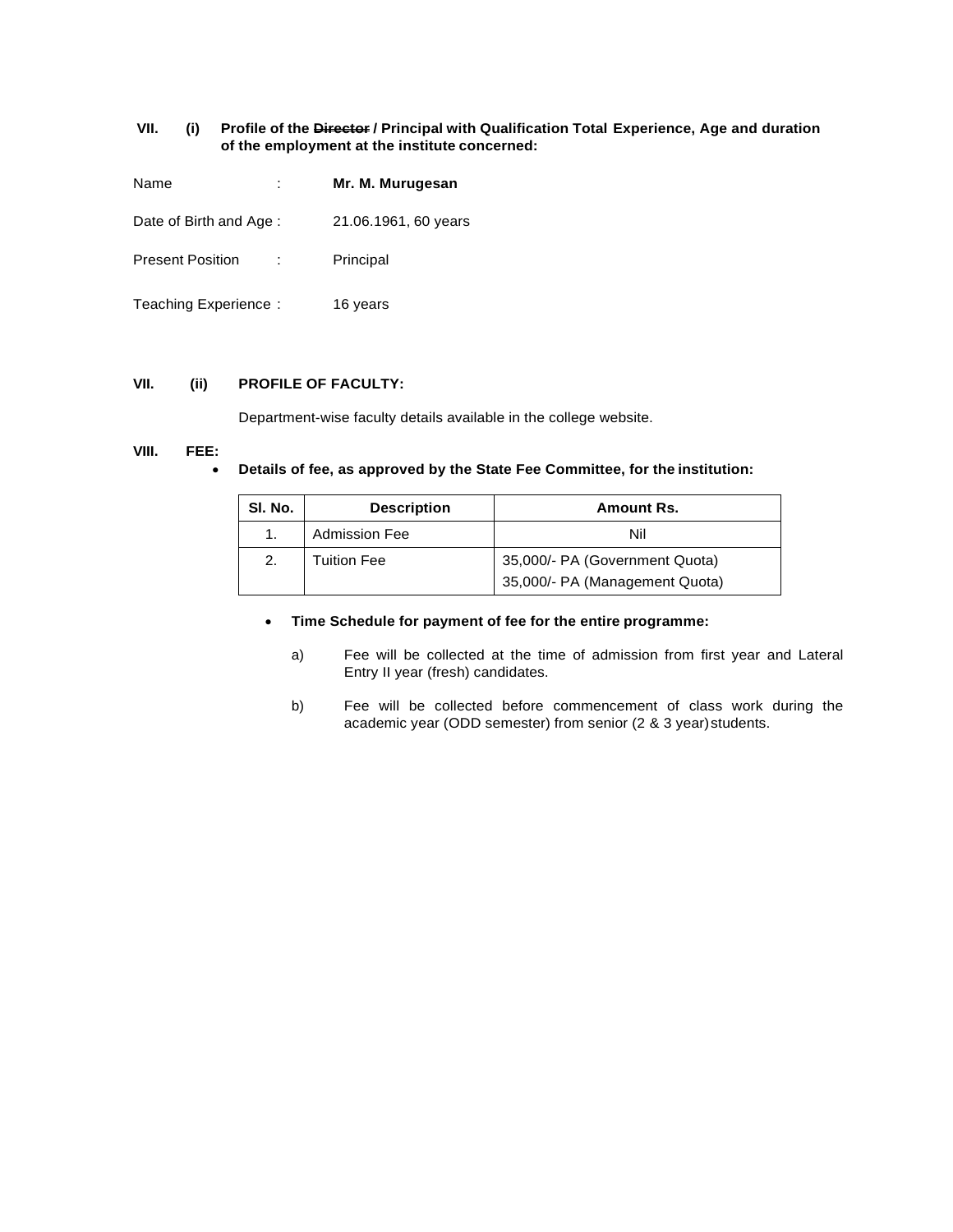• Number of scholarship offered by the institute, duration and amount:

|            |                                                                                      | 2020-21                                |               | 2019-20                         |               | 2018-19                         |               |
|------------|--------------------------------------------------------------------------------------|----------------------------------------|---------------|---------------------------------|---------------|---------------------------------|---------------|
| SI.<br>No. | Name of the Scholarship                                                              | No. of<br><b>students</b><br>benefited | Amount<br>Rs. | No. of<br>students<br>benefited | Amount<br>Rs. | No. of<br>students<br>benefited | Amount<br>Rs. |
| 1.         | SC/ST Scholarship from Adi<br>Dravidar Welfare Office,<br>Tamilnadu State Government | 87                                     | 180705        | 108                             | 283970        | 107                             | 284670        |
| 2.         | Minority Welfare Scholarship                                                         | 3                                      | 36000         | $\overline{2}$                  | 24000         | 3                               | 36000         |

- Criteria for fee waivers/scholarship: Fee Waivers : Financially weak
- Scholarship:

Parents' Annual income limit is Rs.2,50,000/- for SC/SCA/ST/SCC students.

• Estimated cost of Boarding and Lodging inHostels:

| <b>Admission Fee</b>            |   | Rs.100/-             |
|---------------------------------|---|----------------------|
| Room Rent, Electricity Charges: |   | Rs.12,000/- per year |
| Mess Bill                       | ÷ | Rs.38000/- per year  |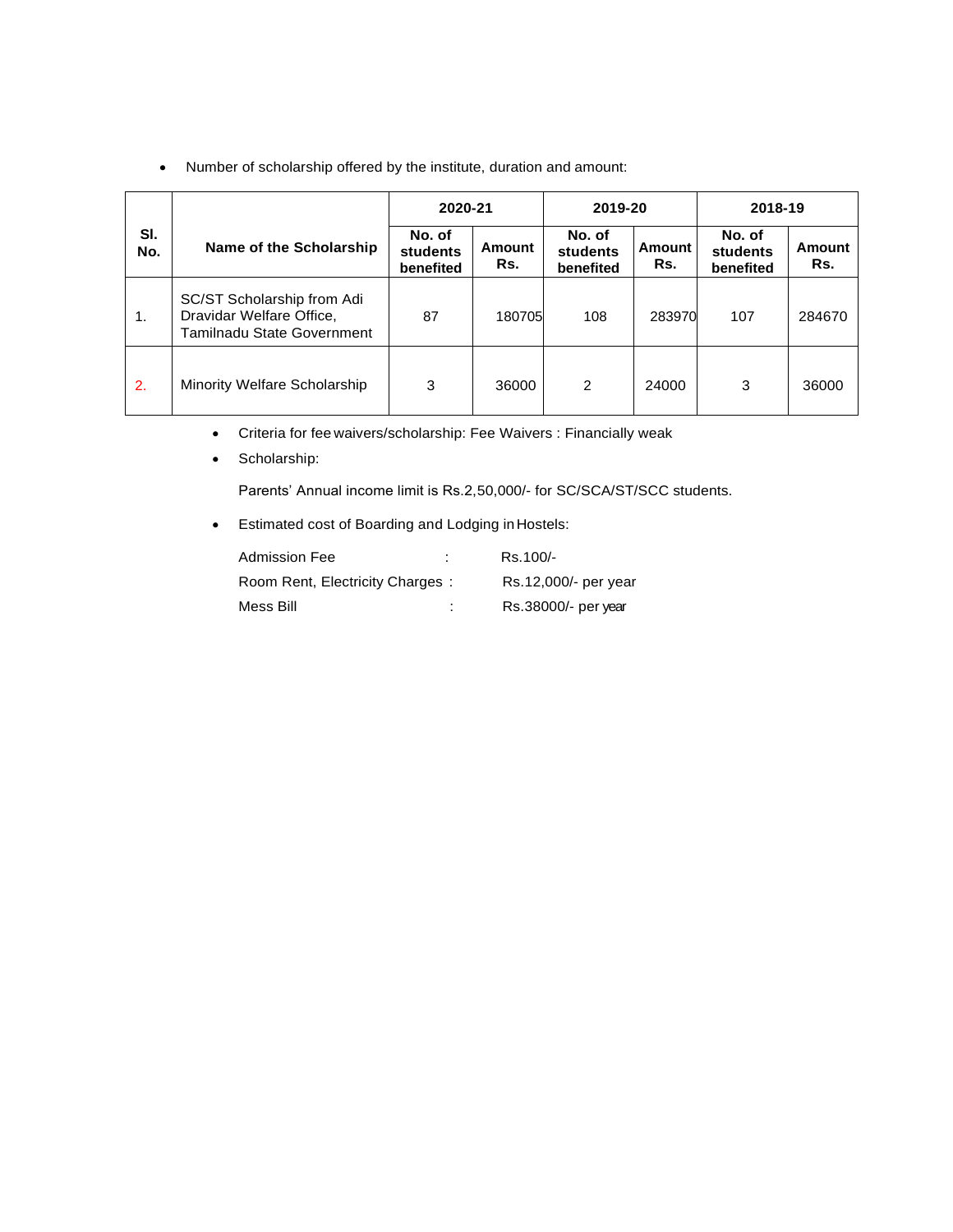## **IX. Admission**

| SI. | Name of the Course                         | Year of  | Sanctioned Intake |         |         |  |
|-----|--------------------------------------------|----------|-------------------|---------|---------|--|
| No. |                                            | Approval | 2021-22           | 2020-21 | 2019-20 |  |
| 4.  | B.E. - Electrical and Electronics<br>Engg. | 2015     | 48                | 48      | 48      |  |
| 5.  | B.E. - Mechanical Engineering              | 2015     | 144               | 144     | 144     |  |
| 6.  | B.E. - Civil Engineering                   | 2015     | 48                | 48      | 48      |  |

# ❖ **Number of seats sanctioned with the year of approval:**

# **IX. ADMISSION:**

## ❖ **Number of applications received during last two years for admission and number admitted:**

|                                            | 2020-21                  |                             | 2019-20                  |                             |  |
|--------------------------------------------|--------------------------|-----------------------------|--------------------------|-----------------------------|--|
| Name of the Course                         | Applications<br>received | <b>Students</b><br>admitted | Applications<br>received | <b>Students</b><br>admitted |  |
| B.E. - Electrical and Electronics<br>Engg. | 58                       | 30                          | 65                       | 37                          |  |
| B.E. - Mechanical Engineering              | 110                      | 62                          | 135                      | 114                         |  |
| B.E. - Civil Engineering                   | 23                       | 09                          | 31                       | $12 \overline{ }$           |  |
| <b>TOTAL</b>                               | 191                      | 101                         | 231                      | 163                         |  |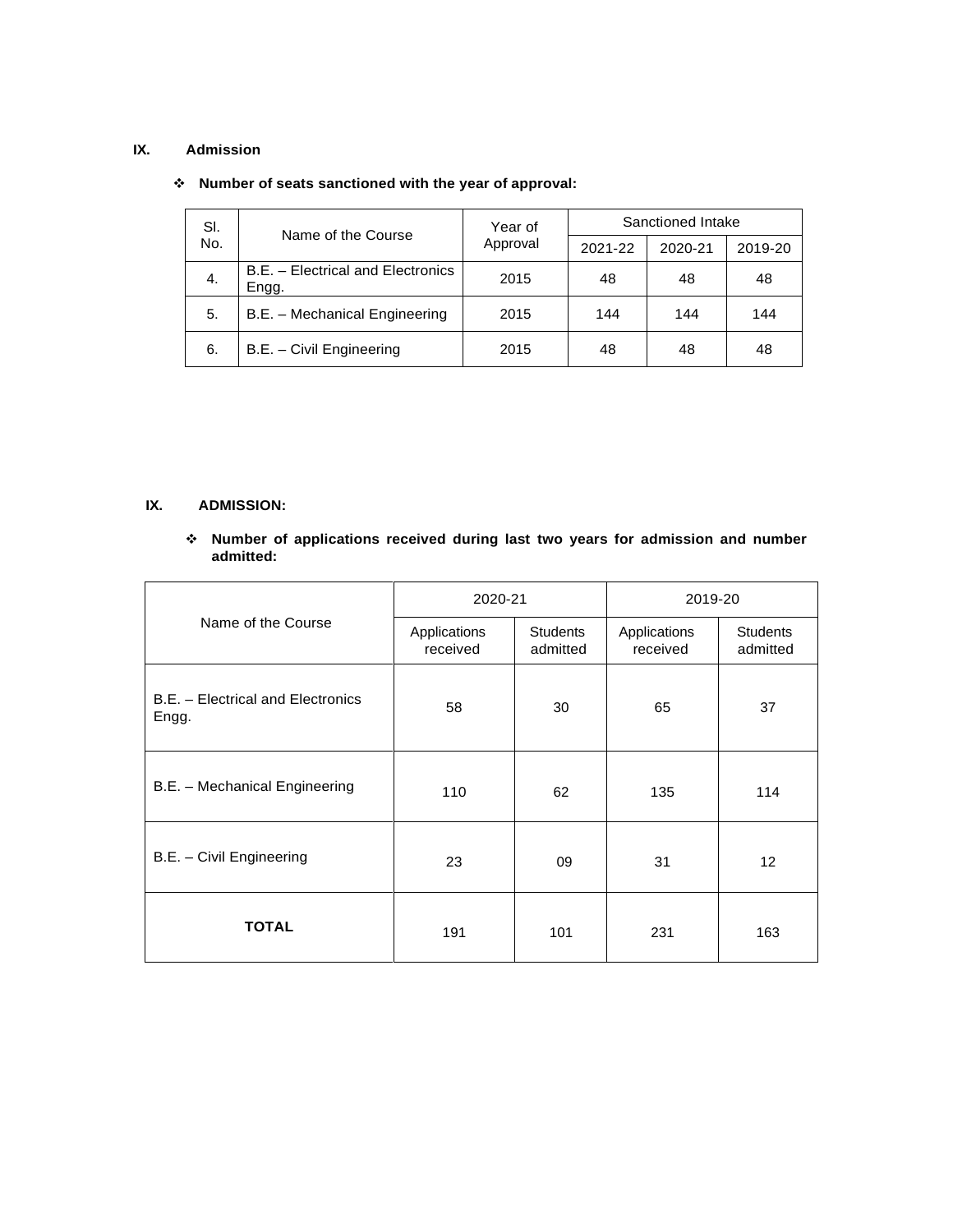# **X. ADMISSION PROCEDURE:**

Students admitted community wise as per the DOTE norms.

# **X. (iii) Calendar For Admission:**

➢ As per the DOTE Chennai, Tamil Nadu.

# **XI. CRITERIA AND WEIGHTAGES FOR ADMISSION:**

❖ Describe each criteria with its respective weightages i.e. Admission test, marks in qualifying examination etc.

The minimum marks prescribed in the SSLC for First Year Diploma Course, HSC or equivalent examinations for Second Year Lateral Entry as per Government norms.

- ➢ **Minimum qualification for First Year Admission : SSLC Pass**
- ➢ **Minimum qualification for Direct Second Year Admission : HSC (+2) Pass**

# **XII. APPLICATION FORM:**

Downloadable application form and prospectus available in our College website: [www.arasupolytechnic.org](http://www.arasupolytechnic.org/)

# **XIII. LIST OF APPLICANTS:**

❖ List of candidates whose applications have been received along with percentile/percentage score for each of the qualifying examination in separate categories for open seats. List of candidates who have applied along with percentage and percentile score for Management quota seats.

# **XIV. Results of Admissions Under Management Seats/Vacant Seats:**

- ❖ Composition of selection team for admission under Management Quota with the brief profiles of members:
	- ➢ Members of the Governing body, Principal, Department HODs.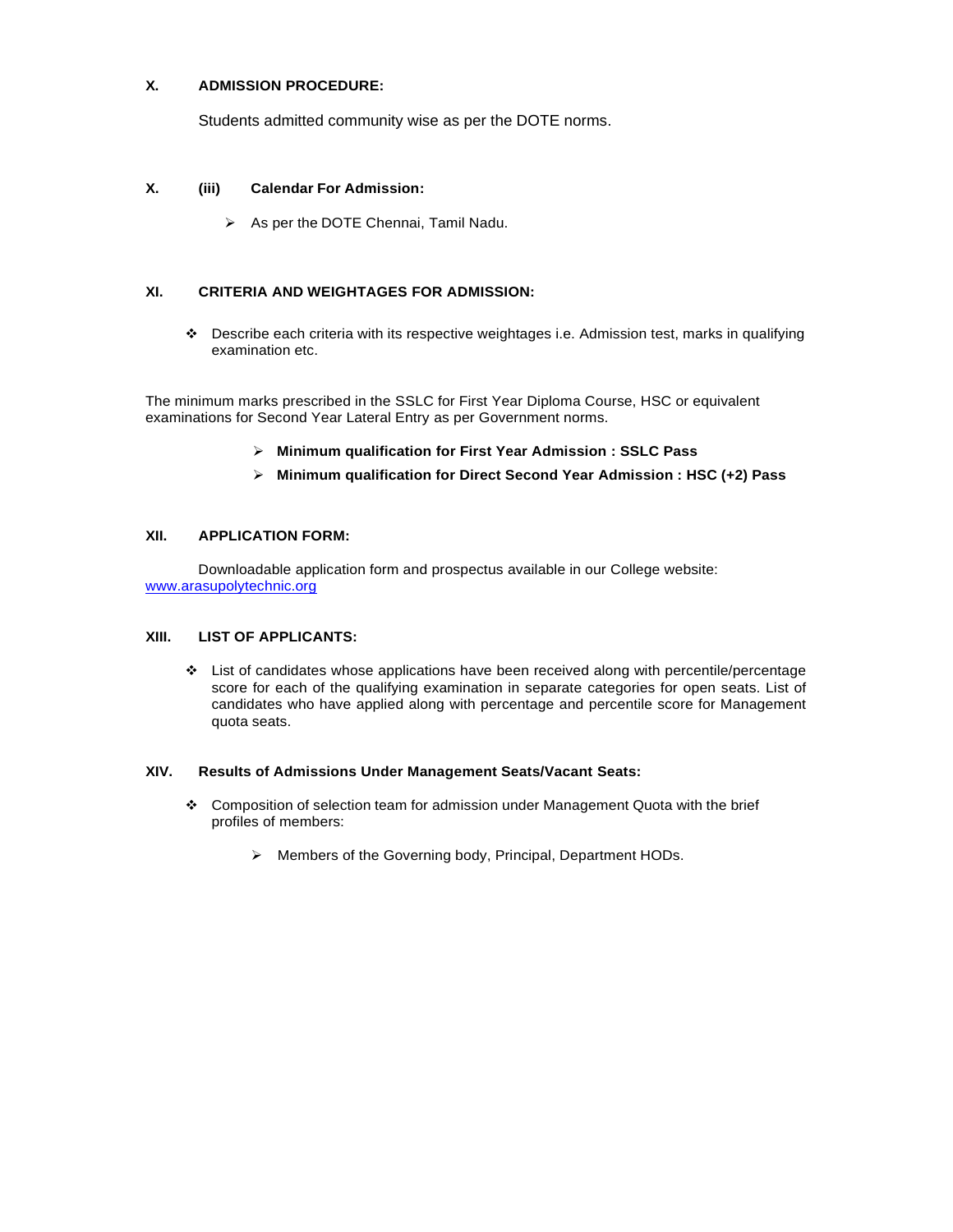# **XV. Information On Infrastructure And Other Resources Available: LIBRARY:**

|                | ❖                                                |                                            |                      |                 |               |
|----------------|--------------------------------------------------|--------------------------------------------|----------------------|-----------------|---------------|
| SI.<br>No      | Course(s)                                        | Number of<br>titles of the<br><b>books</b> | Number of<br>volumes | Journals        |               |
|                |                                                  |                                            |                      | <b>National</b> | International |
| 1              | B.E. - Computer Science & Engg.                  | 905                                        | 2958                 | 08              | 08            |
| $\mathfrak{p}$ | B.E. - Electrical & Electronics<br>Engg.         | 575                                        | 2297                 | 09              | 07            |
| 3              | $B.E. - Electronics &$<br>Communication Engg.    | 879                                        | 3705                 | 09              | 08            |
| 4              | B.E. - Mechanical Engineering                    | 678                                        | 2112                 | 13              | 07            |
| 5              | B.E. - Civil Engineering                         | 364                                        | 2337                 | 13              | 07            |
| 6              | General Engg. and Science &<br><b>Humanities</b> | 2190                                       | 5136                 | 02              | 02            |

# ❖ **Number of library books/Titles/Journals available (programme-wise):**

## **LABORATORY:**

❖ List of Major Equipments/Facilities:

As per the DOTE norms required equipments are available for all the Laboratories.

# **COMPUTING FACILITIES:**

| S.<br>No.      | <b>Particulars</b>                        | Requirements as per<br>Norms (1:6 all<br>Undergraduate<br>Programme) |              | Availability      |  |
|----------------|-------------------------------------------|----------------------------------------------------------------------|--------------|-------------------|--|
| 1 <sub>1</sub> | No of Computer<br>terminals               | 120                                                                  |              | 150               |  |
| 2.             | Hardware Specification                    | <b>15 Processor</b>                                                  |              | Available         |  |
| 3.             | No of terminals of<br>LAN/ <del>WAN</del> | 50% of no. of terminals                                              |              | 120               |  |
|                |                                           | Application                                                          | System       | Available         |  |
| 4.             | <b>Relevant Legal Software</b>            | 20 Nos.                                                              | 3<br>numbers | Available         |  |
| 5.             | Peripheral(s)/ Printers                   | 10                                                                   |              | $12 \overline{ }$ |  |
| 6.             | Internet Accessibility                    |                                                                      |              | 100 mbps          |  |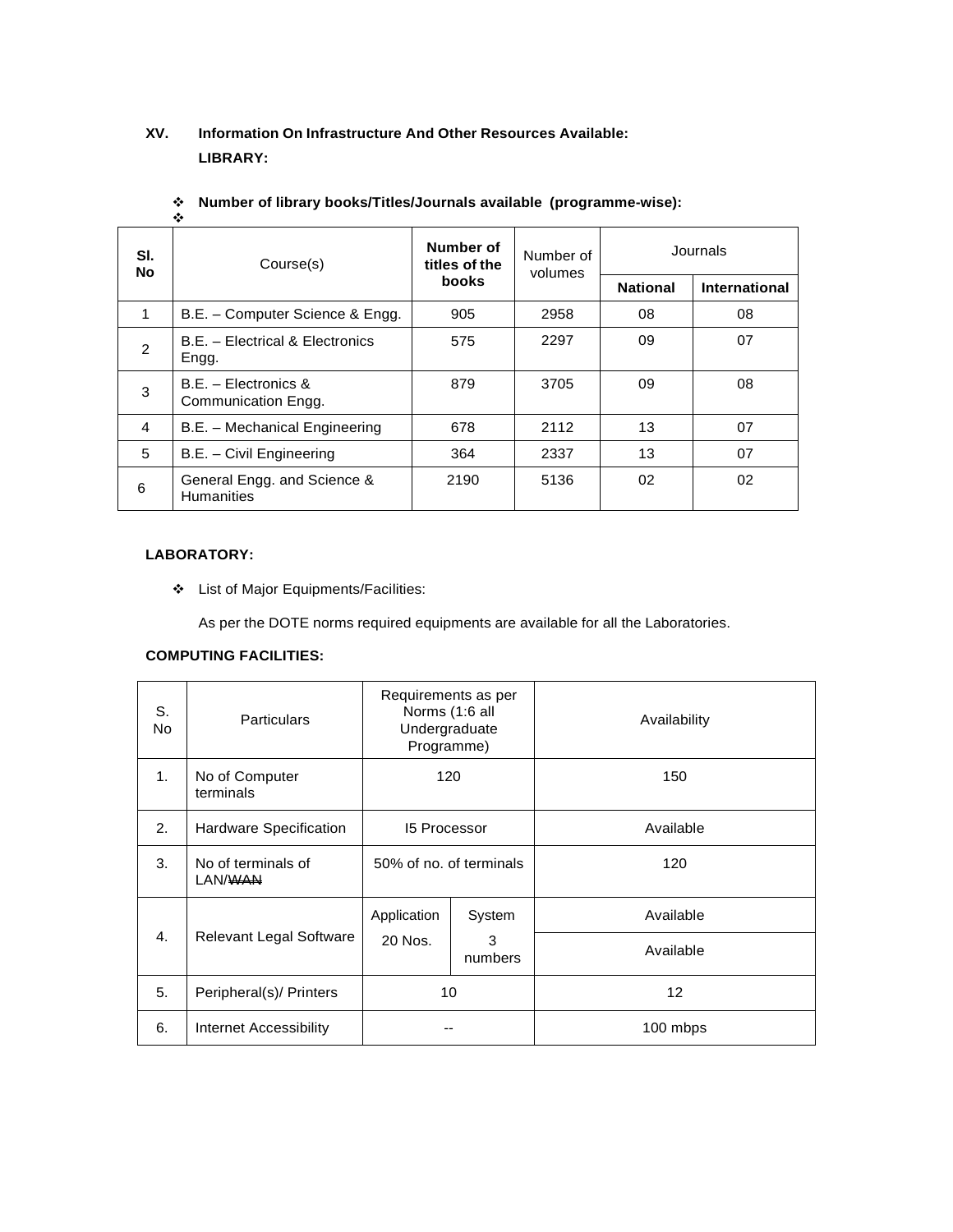# **WORKSHOP:**

- ➢ **List of Facilities Available:**
	- **Games & Sports Facilities:**

| <b>Indoor Games</b>              | <b>Outdoor Games</b>                                                                                                                                                                                                     |
|----------------------------------|--------------------------------------------------------------------------------------------------------------------------------------------------------------------------------------------------------------------------|
| <b>Table Tennis</b><br>$\bullet$ | <b>Volley Ball</b><br>$\bullet$                                                                                                                                                                                          |
| Chess<br>٠<br>Carom<br>٠         | Boot Ball<br>$\bullet$<br><b>Basket Ball</b><br>$\bullet$<br>Cricket<br>$\bullet$<br><b>Ball badminton</b><br>$\bullet$<br>Shot put<br>$\bullet$<br>Javelin<br>$\bullet$<br><b>Discus</b><br>٠<br>Tennikoit<br>$\bullet$ |

## ➢ **Extra Curricular Activities:**

## **SOFT SKILL DEVELOPMENT FACILITIES:**

## **Personality Development:**

The aim of the Placement & training cell is to offered training to the final year students,on various software skills, personality development and career guidance. The Placement cell guides the students in performing mini projects and final year projects.

The placement cell arranged the seminar for the benefit of final year students.

#### **WORKSHOP:**

#### ➢ **Facilities Available with Area of Each:**

| S.No           | <b>Particulars</b>                                      | No of<br><b>Rooms</b> | Area of Each        |
|----------------|---------------------------------------------------------|-----------------------|---------------------|
| 1.             | Class Room                                              | 20                    | $88 \text{ m}^2$    |
| 2.             | <b>Tutorial Room</b>                                    | 8                     | $88 \text{ m}^2$    |
| 3.             | <b>Drawing Hall</b>                                     | 1                     | $208 \text{ m}^2$   |
| 4.             | Seminar Hall                                            | 1                     | $166 \; \text{m}^2$ |
| 5.             | <b>Meeting Hall</b>                                     | 1                     | $296 \text{ m}^2$   |
|                | Library-Reading                                         | 1                     | $296 \text{ m}^2$   |
| 6.             | Library-Reference                                       |                       | $88 \text{ m}^2$    |
|                | Library-Dailies                                         |                       | $30 \text{ m}^2$    |
| 7 <sub>1</sub> | Training & Placement                                    | 1                     | $54 \text{ m}^2$    |
| 8.             | Auditorium                                              | 1                     | 366 $m2$            |
| 9.             | <b>Physical Education</b>                               | 1                     | 44 $m2$             |
| 10.            | <b>NSS</b>                                              | 1                     | 44 $m2$             |
| 11.            | Ladies & Boys Rest Room                                 | $\overline{2}$        | $88 \text{ m}^2$    |
| 12.            | Staff Room (EEE, ECE, CSE,<br>Mechanical, Auto & Civil) | 6                     | $88 \text{ m}^2$    |
| 13.            | Staff Room (Maths, English, Physics,<br>Chemistry)      | 4                     | 44 m <sup>2</sup>   |